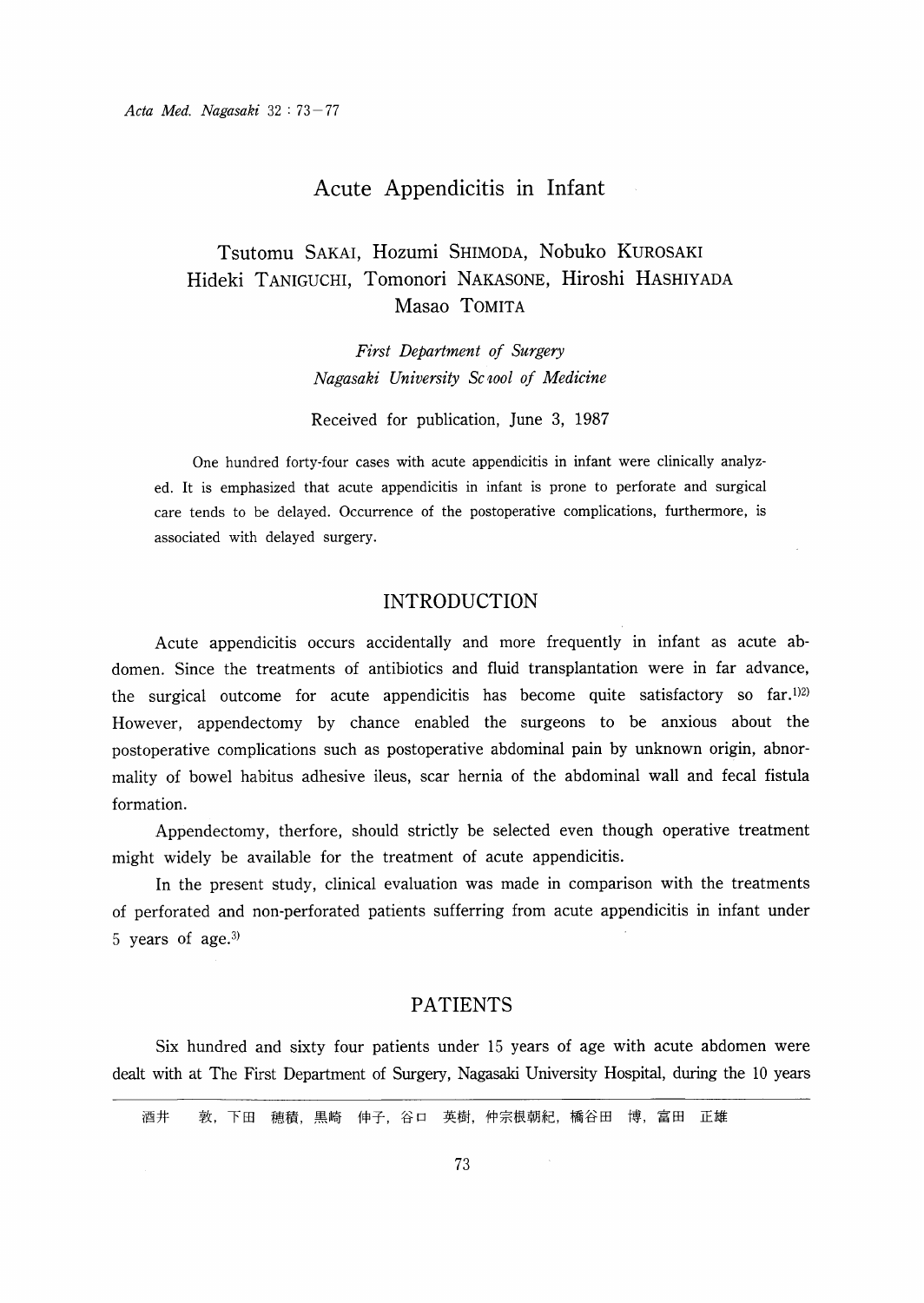#### T. SAKAI

as shown in Table 1. Among whom underwent urgent surgery in infant, the incidence of invagination was much more frequent in 433 (67.2%), followed by appendicitis in 142 (22.4) %), postoperative ileus in 28 (4.3%) and incarceration of inguinal hernia in 13 (2.0%) respectively. Such figures showed that acute appendicitis and invagination were mostly common in their occurrence. One hundred and forty-two of acute appendicitis, 68 of them had perforation and were subjected to this study. The main syrnptoms of perforated appendicitis were abdominal pain and nausea, althouth the complaints of nausea and fever were seen in one third of patients. The complaints of diarrhea and common cold signs were a few.

The complaints of fever and diarrhea in the perforated group were more freqnently seen rather than those in non-perforated group. In general, the clinical signs were much more severe and frequent in perforated patients rather than in non-perforated ones.

In view of age distribution, nausea and vomiting were frequently seen in older patients. In contrast, fever and diarrhea were frequent complaints in younger patients.

At surgery, the gross findings of perforation and phlegmonous inflammation of appendices were a hallmark at surgery under  $15$  years of age as shown in Fig. 1. On the contrary, perforation was characteristic of appendicitis in infant and appendicitis catarrhalis was also of that of  $9\sim11$  years of age, next to  $5\sim7$  and  $7\sim9$ . And also the incidence of perforation was lessened in the age of  $11 \sim 13$ .

The objective findings of the abdomen were manifest in 80% of patients with acute appendicitis as shown in Table 2. However, the incidence of defence musculare was low in non・perforated patients.

The time from onset to surgical operation was shown in Table 3. Most of them underwent laparotomy within 3 days, although operation was delayed over 7 days in  $18\%$ .

The patients tended to allow perforation of appendicitis when the surgical operation was delayed for 24 hours or more. From a practical standpoint of given antibacterial antibiotics, too many kinds of antibiotics tended to be prescribed. WBC varied with a wide

| intestingl volvulus               | 433 | 68.0 |
|-----------------------------------|-----|------|
| acute appendicitis                | 142 | 22.2 |
| postop, ileus                     | 28  | 4.4  |
| invagination of hernia            | 13  | 2.0  |
| malrotation of the gut            |     | 1.1  |
| perforation of digestive tract    | 8   | 1.2  |
| bleeding from duod, ulcer         |     | 0.2  |
| bleeding from Meckel diverticulum | 3   | 0.5  |
| Torsion of a tumors of ovary      | 2   | 0.3  |
| volvulus of the intestine         |     | 0.2  |
| abdominal trauma                  | հ   | 0.9  |
|                                   | 644 | 100  |

Table 1. Acute abdomen in infant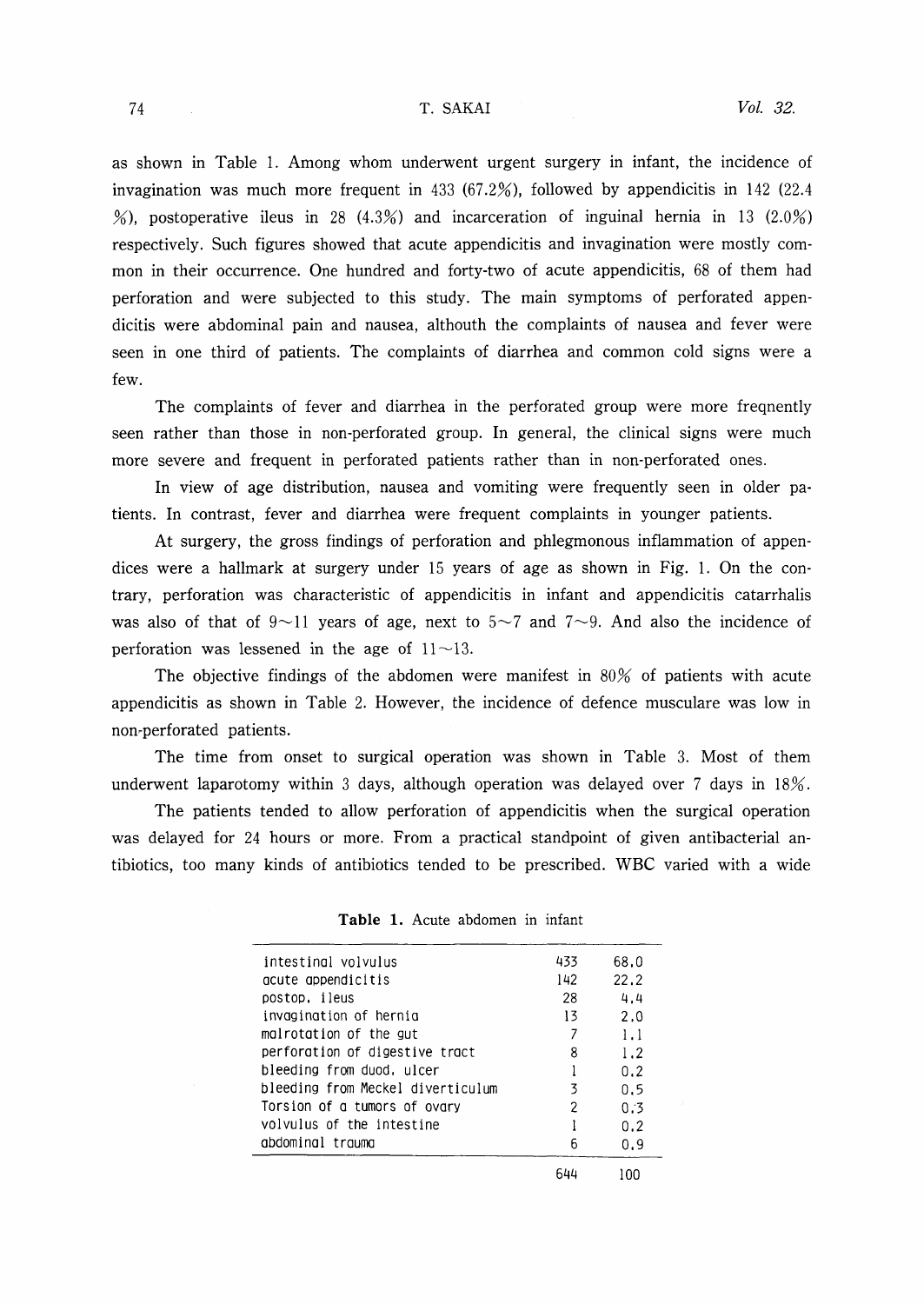range, not showing a constant tendency in patients with perforated appendicitis as indicated in Table 4. Furthermore, WBC in the perforated group was not so much increased as compared with that in the non-perforated group. Such finding indicated that WBC was not consistent with the severity of the disease.

According to patient's age, WBC in infant showed varying variety, although those in childhood indicated much constancy and proportionated much more to the progression of the disease.



Fig. 1. Appendicitis in infant according to age

Table 2. Finding on palpation

| perforation |           |              |                          |              | non-perforation |           |            |    |             |
|-------------|-----------|--------------|--------------------------|--------------|-----------------|-----------|------------|----|-------------|
|             | $\ddot{}$ | $+$          | $\overline{\phantom{a}}$ | $positive$ ; |                 | $\ddot{}$ | $\ddot{}$  |    | positive(%) |
| Defence     | 45        | 4            | $\overline{\mathbf{4}}$  | 85           | Defence         | 37        | $\epsilon$ | 20 | 59          |
| McBurney    | 26        | 1            | 4.1                      | 84           | McBurney        | 34        | 1          | Б  | 85          |
| Blumberg    | 20        | 1            | 5                        | 77           | Blumberg        | 19        | з          | 14 | 53          |
| Lanz        | 7         |              | $\overline{c}$           | 78           | Lanz            | 8         |            | 1  | 89          |
| Rosenstein  | 5         |              |                          | 83           | Rosenstein      | 7         |            | 1  | 88          |
| Rovsing     | з         | $\mathbf{z}$ | 4                        | 50           | Rovsing         | 8         | 1          | 1  | 80          |

| Table 3. The time from onset to operation |  |
|-------------------------------------------|--|
|-------------------------------------------|--|

| time<br>age | $24$ hrs | $1 - 3$ days | $3-6$ days | $5-7$ days                             | over 7 days |  |
|-------------|----------|--------------|------------|----------------------------------------|-------------|--|
| $0 - 3yrs$  |          |              |            |                                        | 1(1)        |  |
| $3 - 6$     | 8(3)     | 15(10)       | 2(2)       | 3(2)                                   | 7(6)        |  |
| $6 - 9$     | 13(2)    | 13(11)       | 2          | 2                                      | 6(4)        |  |
| $9 - 12$    | 12(1)    | 21(13)       | 6(3)       | 2(2)                                   | 6(3)        |  |
| $12 - 16$   | 7(1)     | 9(3)         |            |                                        | 6(1)        |  |
|             | 40(7)    | 58(37)       | 11(5)      | 7(4)                                   | 26(15)      |  |
|             |          |              |            | perforated cases<br>€<br>$\rightarrow$ |             |  |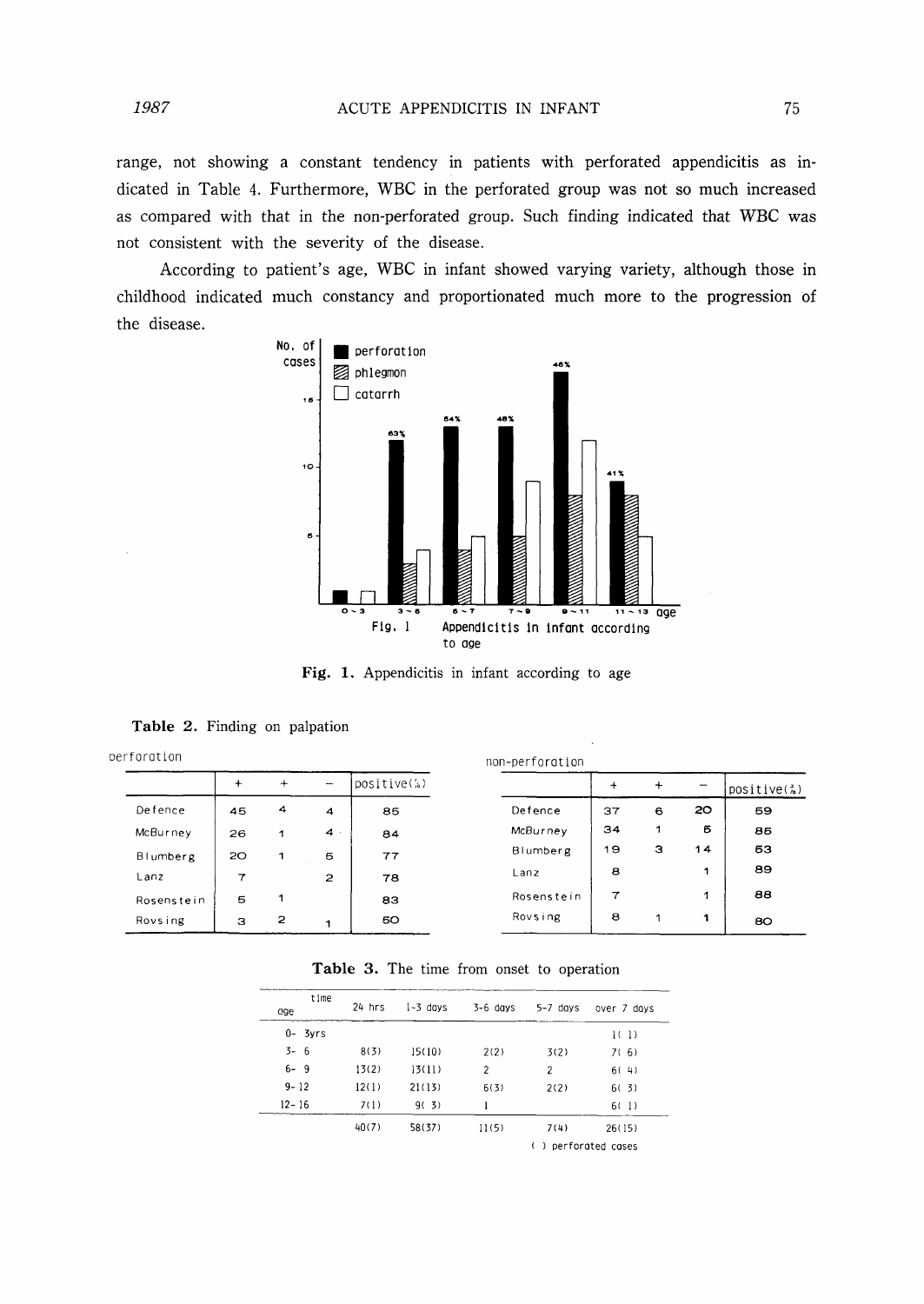### 76 T. SAKAI

| <b>WBC</b>     | $1 \times 10^4$ | $1 - 1.5 \times 10^{4}$ | $1.5 - 2.0 \times 10^4$ | $2.0 - 2.5 \times 10^{4}$ | $2.5 \times 10^{4}$ |
|----------------|-----------------|-------------------------|-------------------------|---------------------------|---------------------|
| Perforated     | 5               | 25                      | 18                      | 12.                       | 8                   |
| Non-perforated | 18              | 28                      | 17                      | 7                         | 4                   |
| Phlegmon       | $\overline{2}$  | 13                      | 10                      | 5                         | 3                   |
| Catarrh        | 16              | 15                      | 7                       | 2                         |                     |
| $0 - 3$ yrs    |                 | 2(1)                    |                         |                           |                     |
| $3 - 6$        | 1(1)            | 10(8)                   | 11(9)                   | 6(4)                      | 4(2)                |
| $6 - 9$        | 9(3)            | 13(7)                   | 11(3)                   | 5(2)                      | 3(2)                |
| $9 - 12$       | 8(1)            | 20(8)                   | 7(3)                    | 7(6)                      | 4(3)                |
| $12 - 16$      | 5               | 8(1)                    | 6(3)                    |                           | 1(1)                |

Table 4. WBC in acute appendicitis

### DISCUSSION

It is generally accepted that appendicitis which underwent surgical treatment was predominant to women rather than to man (the ratio of  $1:1.5$ ). The patients with acute abdomen in infant were mostly suffering from intestinal invagination and/or acute appendicitis.<sup>3)</sup>

Clinical manifestation of acute appendicitis in infant was a complaint of abdominal pain as often seen in adult. However, the complaint of vomiting was followed. Complaints of fever and nausea were a few in occurrence. In contrast, those of vomiting and abnormal bowel movement in adult were common. Generally speaking, acute appendicitis in infant progersses rapidly and almost a half of the patients who underwent surgery in our clinic suffered from perforation of the appendix. The reasons for high incidence of perforation in infant are that the wall of the appendix in infant is so thin that it easily perforate at the begining of this disease and that the function of the omentum is immature and insufficient to prevent peritoneal inflammation from wide spreading.4)

As reported by many investigators, clinical manifestation of Blumberg's sign was marked in the perforated group. When the timing of operation was delayed, over 24 hours, from onset perforation tended to occur frequently, although a postoperative complication of perforarion was seen in a few cases operated within 24 hours frm onset.

Chemotherapy is needed for the treatment of acute appendicitis. In perforated patients, antibiotics were preoperatively given at the sufficient dosis. This indicated that chemotherapy failed to inhibit the inflammatory spreading but protected from developing sepsis. There was no grave postoperative complication in this series, although it had been known that postoperative complications occurred not infrequently in the perforated group, mainly wound infection, intraperitoneal abscess and ileus. It has been defined that wound infection is associated with intraoperative contamination, $5$  surgical technique and resistence of the host to infection and move likely to be seen in the perforated group as already reported. Chemotherapy was not necessarily effective to inhibit the spreading in the course